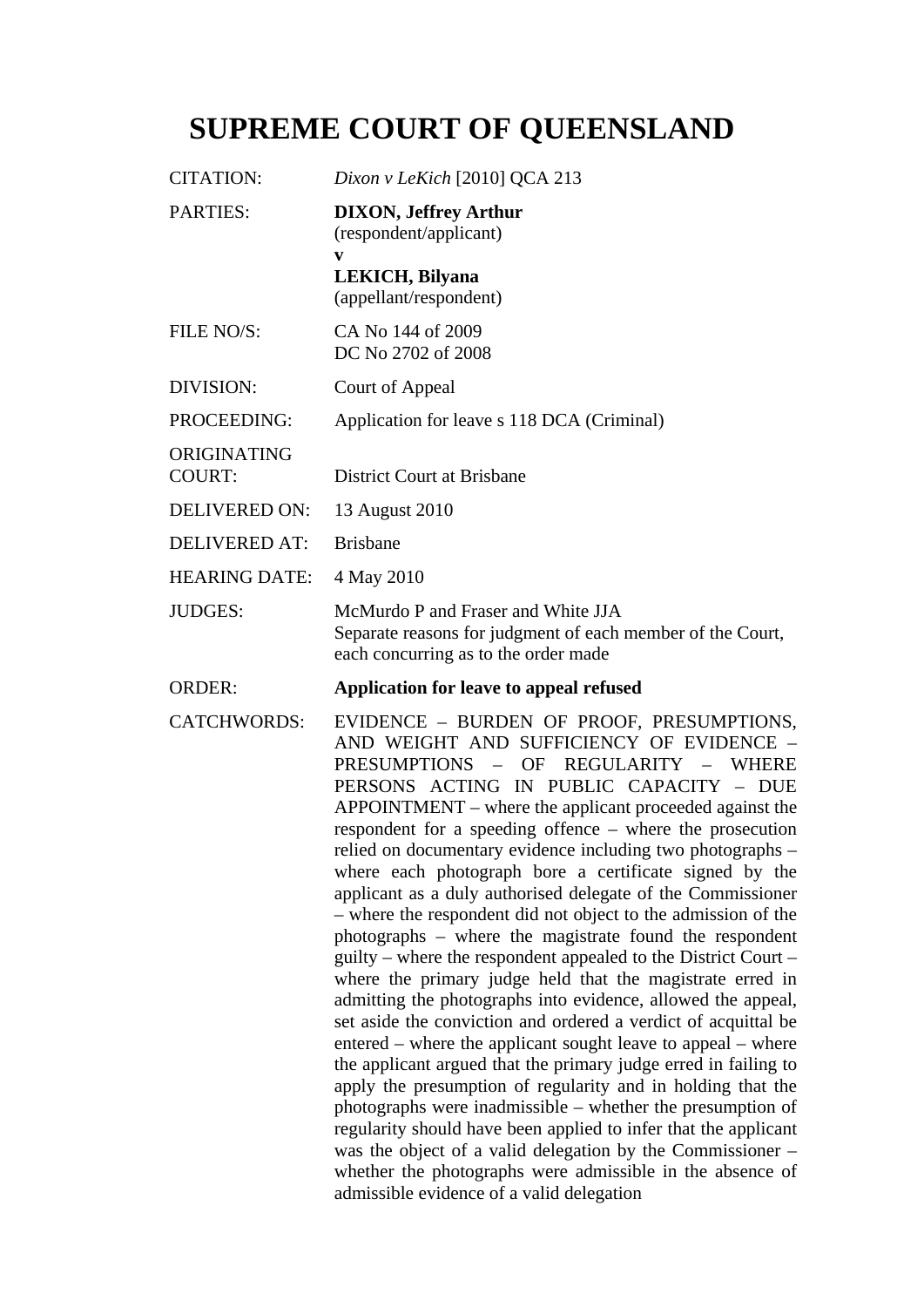*Acts Interpretation Act* 1954 (Qld), s 27A *Police Service Administration Act* 1990 (Qld), s 4.10(1), s 10.12(4) *Transport Operations (Road Use Management) Act* 1995 (Qld), s 59(c), s 120(2) *Cassell v The Queen* (2000) 201 CLR 189; [2000] HCA 8, cited *Day v The Queen* (1984) 153 CLR 475; [1984] HCA 3, cited *Dillon v The Queen* [1982] AC 484, cited *Huth v Petersen*, *ex parte Petersen* [1975] Qd R 340, cited *Impagnatiello v Campbell* (2003) 6 VR 416; [2003] VSCA 154, cited *Knox County v Ninth National Bank of City of New York*  (1893) 147 US 91; [1893] USSC 8, cited *Lekich v Dixon* [2009] QDC 111, cited *MacPherson v The Queen* (1981) 147 CLR 512; [1981] HCA 46, cited *McLean Bros & Rigg Ltd v Grice* (1906) 4 CLR 835; [1906] HCA 1, cited *Minister for Natural Resources v NSW Aboriginal Land Council* (1987) 9 NSWLR 154, cited *Page v South Australia* [1997] SASC 6244; (1997) 95 A Crim R 25, cited *Pertl v Kahl* (1976) 13 SASR 433; (1976) 31 FLR 380, cited *R v Cox* [1986] 2 Qd R 55, cited *R v Soma* (2003) 212 CLR 299; [2003] HCA 13, cited *The Commonwealth v Anti-Discrimination Tribunal (Tas)* (2008) 169 FCR 85; [2008] FCAFC 104, cited *Yamasa Seafood Australia Pty Ltd v Watkins* [2000] VSC 156, cited COUNSEL: P J Flanagan, with G del Villar, for the applicant The respondent appeared on her own behalf

- SOLICITORS: Queensland Police Service Solicitor for the applicant The respondent appeared on her own behalf, with D Lekich assisting
- [1] **McMURDO P:** The application for leave to appeal should be refused for the reasons given by Fraser JA.
- [2] **FRASER JA:** On 4 September 2008 the applicant, Senior Sergent Dixon, proceeded against the respondent, Mrs LeKich, in the Caboolture Magistrate's Court for a speeding offence. The prosecution relied entirely on documentary evidence. The critical documents, which were admitted as exhibits 1 and 2, were photographs of Mrs LeKich's car on a section of highway taken by a fixed speed camera (a "photographic detection device"). The images were endorsed with markings made by the photographic detection device which recorded the speed of Mrs LeKich's car as 114 km per hour in a 100 km per hour zone. She did not dispute that she was driving the car on the relevant section of roadway at the time or that the photographic detection device took the photographs, but she asserted from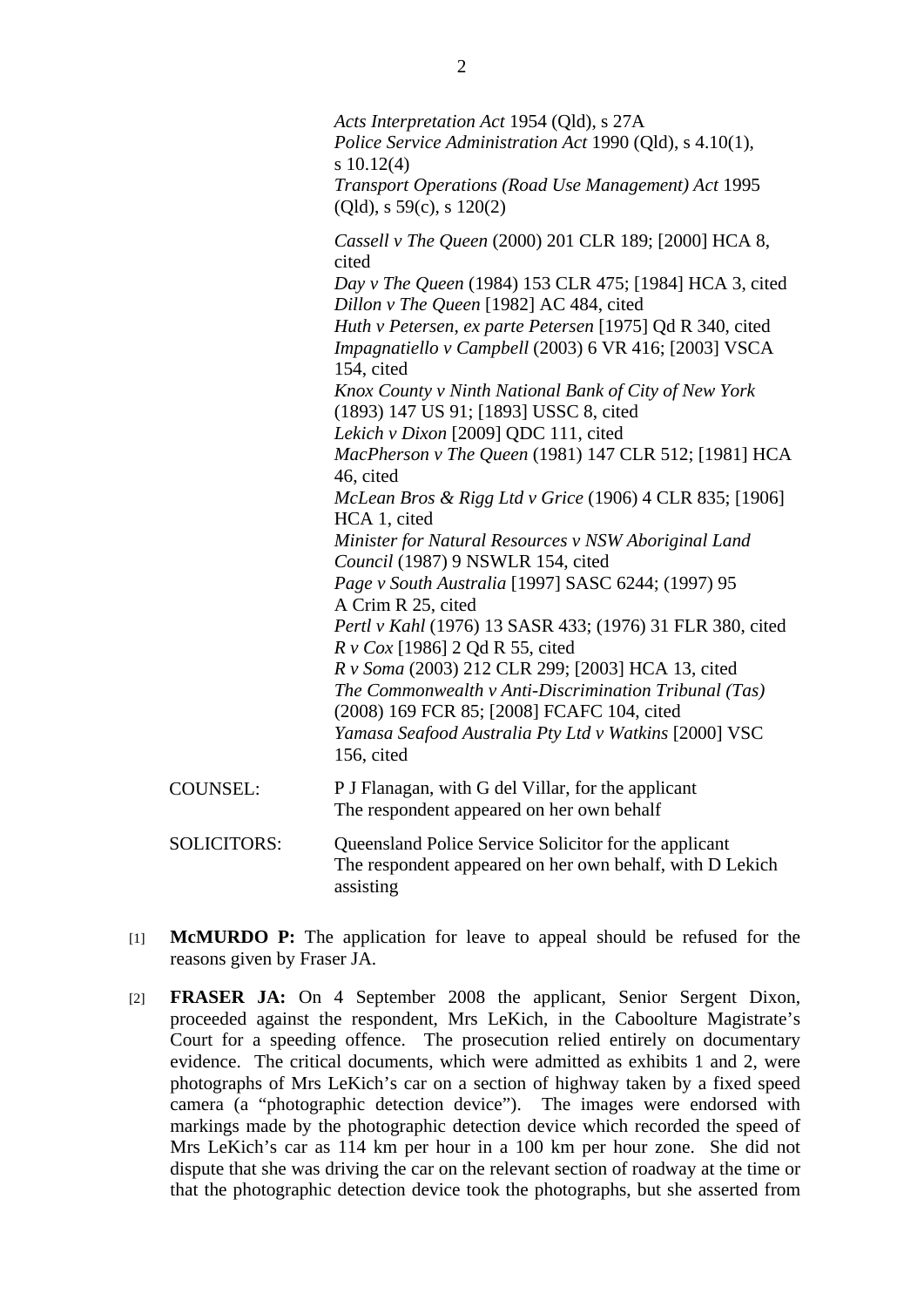the bar table that she was not guilty of speeding. She did not give or call evidence. The magistrate found Mrs LeKich guilty beyond reasonable doubt, convicted her, and fined her \$200.

- [3] Mrs LeKich appealed to the District Court against her conviction. The District Court judge who heard the appeal held that the magistrate had erred in admitting the photographs in evidence, allowed the appeal, set aside the conviction and penalty, and ordered that a verdict of acquittal be entered.
- [4] The applicant then applied for leave to appeal to this Court against those orders. When the application first came before the Court it was adjourned because for reasons within the applicant's responsibility the matter was not ready to proceed. At the adjourned hearing the parties acquiesced in the Court treating the argument on the application as argument on the appeal in the event that the Court was minded to grant leave to appeal. The applicant was represented by senior counsel. Mrs LeKich was unrepresented, as she had been throughout. The Court adopted the exceptional course of acceding to her request to grant leave for her husband to make submissions on her behalf and to cross-examine deponents of affidavits upon which the applicant relied.
- [5] At the adjourned hearing the matter proceeded on the applicant's amended application for leave to appeal filed on 3 December 2009. It confined the proposed appeal to grounds concerning the admissibility of the photographs. Mrs LeKich opposed the appeal by adopting the primary judge's reasons on that question. She and her husband also repeated arguments which the primary judge had rejected, but they did not identify any error in the reasons given by the primary judge.<sup>[1](#page-2-0)</sup> It is therefore sufficient to record that I agree with his Honour's reasons on those points. It is necessary to discuss only the grounds of the applicant's proposed appeal.
- [6] I will discuss those grounds after I have first referred to relevant aspects of the proceedings in the District Court, the reasons of the primary judge for allowing the appeal to that court, and Mrs LeKich's argument that there was no acceptable evidence in this Court of the photographs or the certificates endorsed on those photographs.

# **The District Court proceedings**

- [7] In the District Court Mrs LeKich's notice of appeal contained eight grounds. None of them contended that the photographs were inadmissible. The primary judge rejected all eight grounds but upheld the appeal to the District Court on a ground which was agitated for the first time in submissions in reply by Mrs LeKich. She argued that the photographs should have been rejected because they were not certified by the Commissioner of Police as required by s 120(2) of the *Transport Operations (Road Use Management) Act* 1995 ("*TORUM*") (Qld).[2](#page-2-1) Mrs LeKich apparently derived the argument from a reference in the transcript of proceedings in the Magistrates Court to the relevant certificate having been signed by Acting Senior Sergeant Dixon (the applicant) rather than by the Commissioner. Section 120 of *TORUM* provided:
	- "120 Evidentiary provisions

<span id="page-2-0"></span> $\frac{1}{1}$ *Lekich v Dixon* [2009] QDC 111 at [22]-[34], [50]-[58].

<span id="page-2-1"></span>See Reprint No. 9E.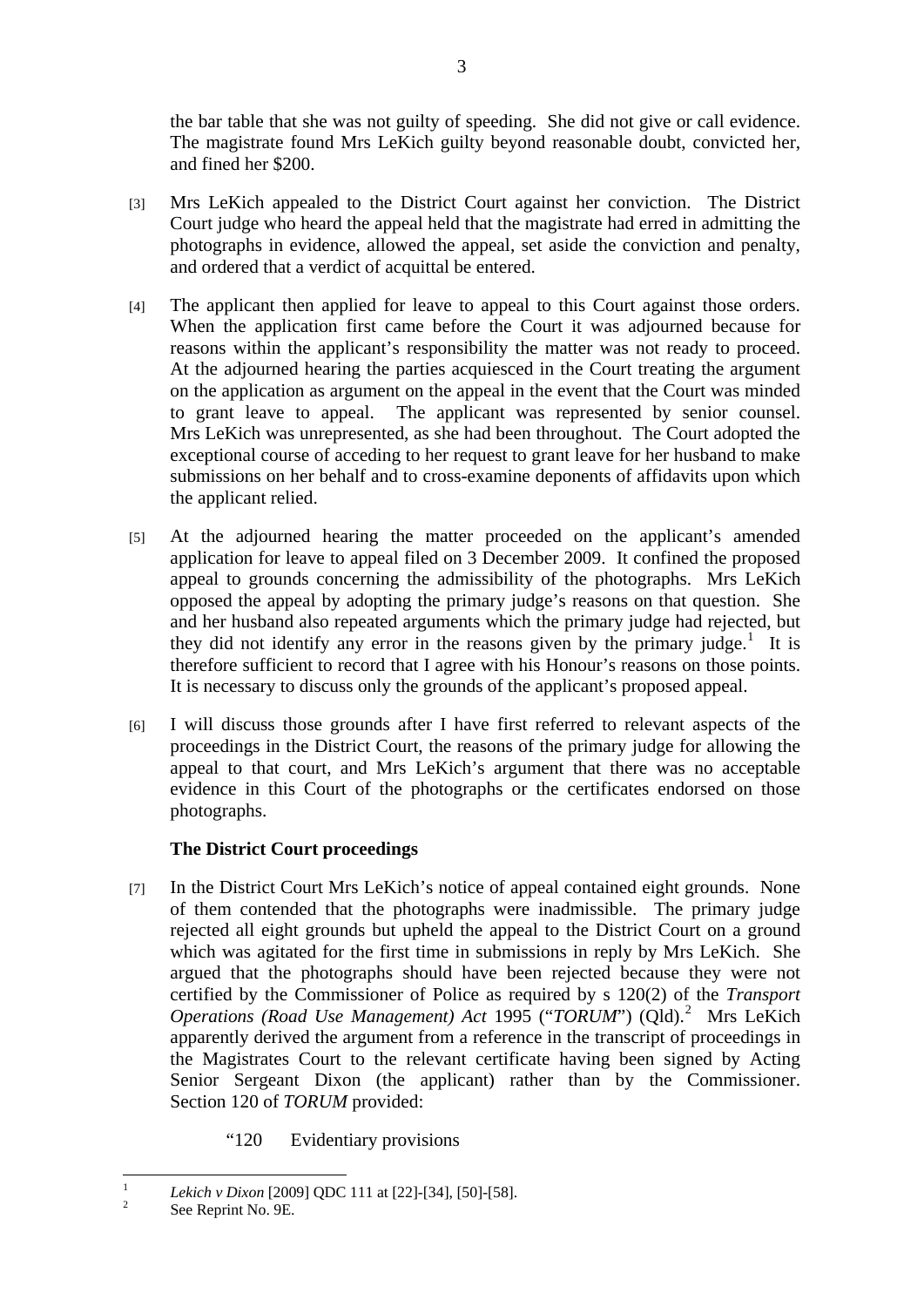- (1) This section applies to a proceeding for an offence involving a motor vehicle under this or another Act.
- (2) An image produced by the prosecution purporting to be certified by the commissioner stating that the image was properly taken by a photographic detection device at a specified location and time is evidence of the following matters—
	- (a) the image was taken at the specified location and time;
	- (b) the accuracy of the image;
	- (c) the things depicted in the image;
	- (d) any requirements prescribed by a regulation about the operation and testing of a photographic detection device were complied with for the specified device at all material times.
- (3) If an image produced under subsection (2) is one in a series of images also produced under subsection  $(2)$ —
	- (a) the image may be numbered; and
	- (b) the time it was taken may be identified by reference to another image in the series.
- (4) A marking or writing made by a photographic detection device on an image is taken to have the meaning prescribed under a regulation and is evidence of what it is taken to mean.
- (6) Evidence of the condition of the photographic detection device is not required unless evidence that the device was not in proper condition has been given."
- [8] Mrs LeKich pointed out that s 120(2) refers only to a certificate by the Commissioner. That overlooked s 4.10(1) of the *Police Service Administration Act*  1990  $(QId),$ <sup>[3](#page-3-0)</sup> which provides that the Commissioner may delegate powers under that Act or any other Act to a police officer or staff member. That section empowered the Commissioner to delegate the Commissioner's power to certify under s 120(2) of *TORUM* to the applicant.
- [9] However the primary judge found for Mrs LeKich on the ground that the applicant had not proved that the Commissioner had exercised the power to delegate the certifying power to the applicant. In a supplementary written submission apparently made at the primary judge's request, the applicant's counsel referred to and attached

<span id="page-3-0"></span><sup>&</sup>lt;sup>2</sup><br>3 See Reprint No. 4B.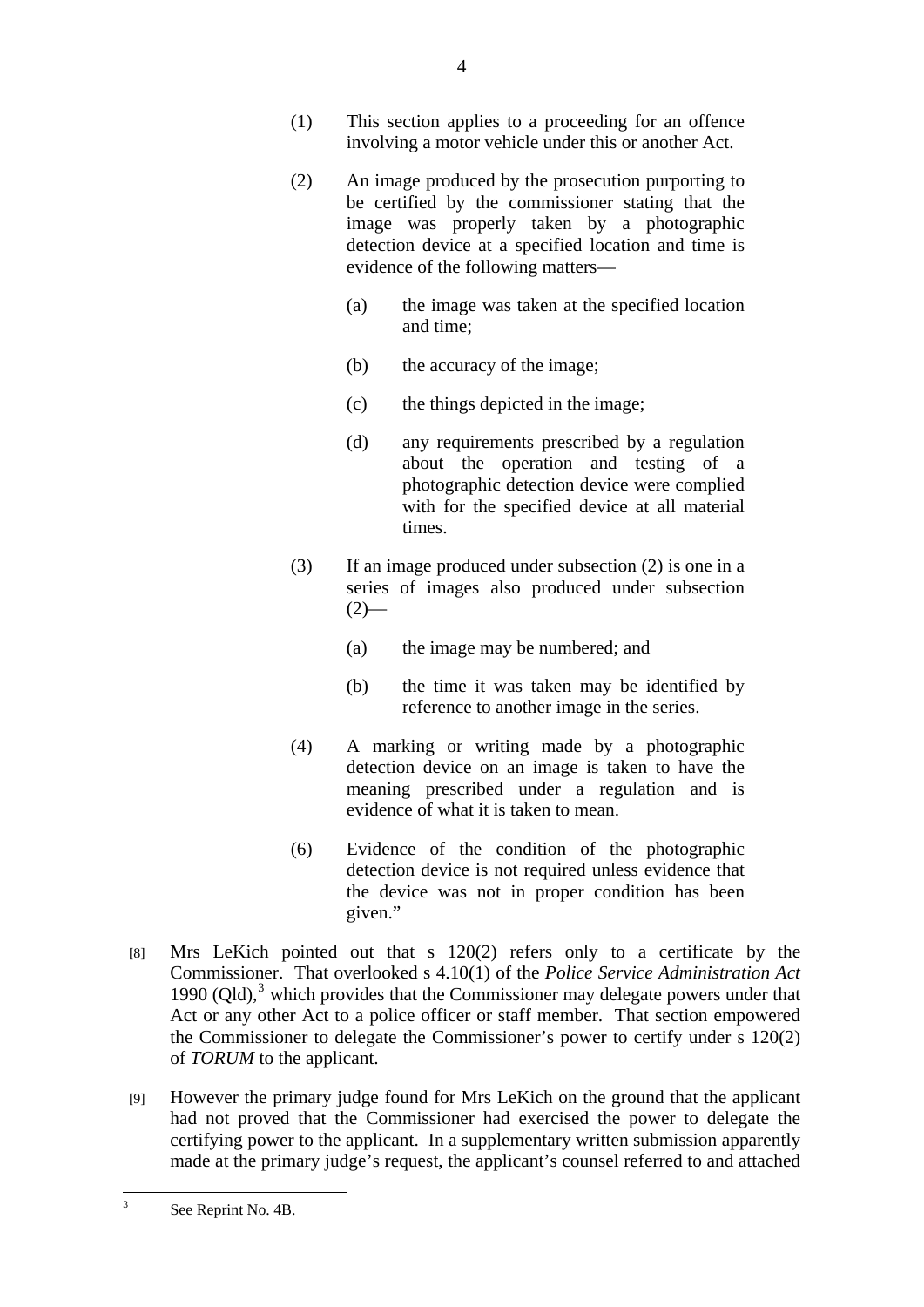a copy of what was submitted to be the relevant delegation and advanced arguments to the effect that the applicant had certified the photographs as the Commissioner's duly appointed delegate. The primary judge rejected those arguments.

[10] The primary judge quoted the following extract from the transcript of proceedings in the Magistrate's Court:

| "BENCH:              | I see the certificate is signed by an Acting<br>Senior Sergeant Jeffrey A. Dixon. Obviously<br>he is not the Commissioner of Police but his<br>authority to sign that is as a result of a<br>different Act. |
|----------------------|-------------------------------------------------------------------------------------------------------------------------------------------------------------------------------------------------------------|
| <b>SGT HERRMANN:</b> | Yes.                                                                                                                                                                                                        |
| <b>BENCH:</b>        | That's the Police Service Administration<br>Act?                                                                                                                                                            |
| <b>SGT HERRMANN:</b> | Yes, your Honour, and it is a delegation.                                                                                                                                                                   |
| <b>BENCH:</b>        | Section 4.10.                                                                                                                                                                                               |
| <b>SGT HERRMANN:</b> | Thank you, your Honor.                                                                                                                                                                                      |
| <b>BENCH:</b>        | It is on that basis that you tender that ---                                                                                                                                                                |
| <b>SGT HERRMANN:</b> | Yes, your Honour.                                                                                                                                                                                           |
| <b>BENCH:</b>        | --- photographic - the photograph. All right.<br>Ms Lekich, do you follow that, ma'am?                                                                                                                      |
| <b>DEFENDANT:</b>    | Yes, I did.                                                                                                                                                                                                 |
| <b>BENCH:</b>        | All right, thank you. That will be admitted<br>Exhibit 1."                                                                                                                                                  |

[11] The primary judge then said: $4$ 

"In effect, this was presented by the magistrate as a fait accompli. The appellant was given no opportunity to object. The difficulty for the respondent is that s 4.10 of the *Police Service Administration Act*  1990 did not amount to a delegation to the respondent; it permitted a delegation to be made, relevantly, to the respondent. In order to show, however, that the certificate of the respondent was effective as a certificate for the purpose of s 120 of the Act, it was necessary for the respondent to prove the fact of that delegation. Without proof of that, the certificate was not capable of having the evidentiary effect provided for by s 120 in the case of a certificate by the Commissioner. The respondent sought to prove the delegation by including reference to it in the certificate. The difficulty with that approach is that I am not aware of any statutory authority under which the delegation can be proved by the certificate of the delegate.

<span id="page-4-0"></span> $\frac{1}{4}$ 

*Lekich v Dixon* [2009] QDC 111 at [38]-[40].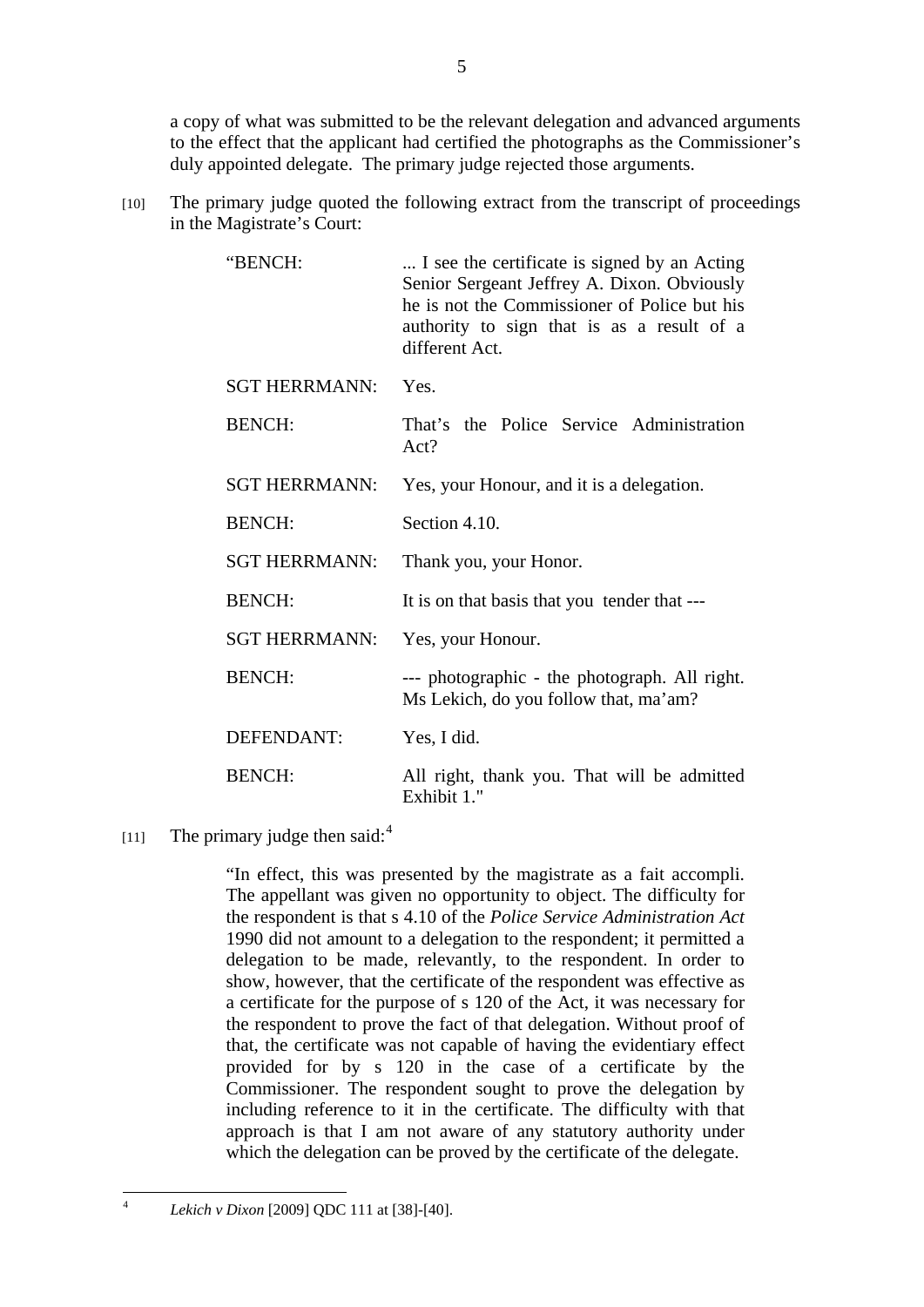The starting point, of course, for any criminal prosecution is that the evidence is to be given orally. Evidence in writing is *prima facie*  hearsay and is inadmissible unless it comes within a statutory exception to the rule against hearsay. The fairly limited general provision for documentary evidence in criminal proceedings in s 93 of the *Evidence Act* 1977 was not wide enough to cover a certificate of this nature. Although there are a great many certificates of various things made admissible under s 124 of the Act, or by s 60 or elsewhere in Division 2 of Part 5 of Chapter 3 of the Act, none of them includes a certificate by a person to whom something has been delegated that that delegation has occurred.

Section 27A(14) of the *Acts Interpretation Act* 1954 provides that "a certificate signed by the delegator (or, if the delegator is a body, by a person authorised by the body for the purpose) stating anything in relation to a delegation is evidence of the thing." Accordingly, a certificate signed by the Commissioner would have been admissible as evidence of the delegation, and by subsection (15) a document purporting to be such a certificate is to be taken to be such a certificate unless the contrary is established, so that on the face of it such a certificate could simply have been tendered. But there is nothing in that Act by which a certificate by the delegate is made evidence of the existence of the delegation. There is certainly nothing in s 120 of the Act which permits the delegate to certify to the existence of the delegation where the Commissioner's power has been delegated."

[12] After referring to and finding inapplicable various other statutory provisions, the primary judge concluded that there was no admissible evidence before the magistrate to verify the photographs. Accordingly his Honour held that the magistrate erred in law in admitting the certified photographs and attributing to them the effect provided by s 120 of the Act for an image certified in accordance with that section. The primary judge referred to the respondent's supplementary submissions in the following passage:<sup>[5](#page-5-0)</sup>

> "A copy of the delegation was provided to me with additional submissions in writing on behalf of the respondent, but that cannot be received as evidence on the appeal. Although there is a power in s 223(2) of the *Justices Act* 1886 to admit fresh, additional, or substituted evidence on the hearing of the appeal, that power is confined to a situation where the court is satisfied that there are special grounds for giving leave. Such leave was not expressly sought in the written submissions on behalf of the respondent, and in any case there is no reason to think that this evidence was not available to the respondent at the trial, so that the ordinary rules governing the receipt of fresh evidence on appeal would not be satisfied in this case."

[13] Without the evidence of the photographs there was insufficient evidence to prove the charge. The primary judge therefore allowed the appeal and set aside the conviction.

<span id="page-5-0"></span> $\frac{1}{5}$ *Lekich v Dixon* [2009] QDC 111 at [48].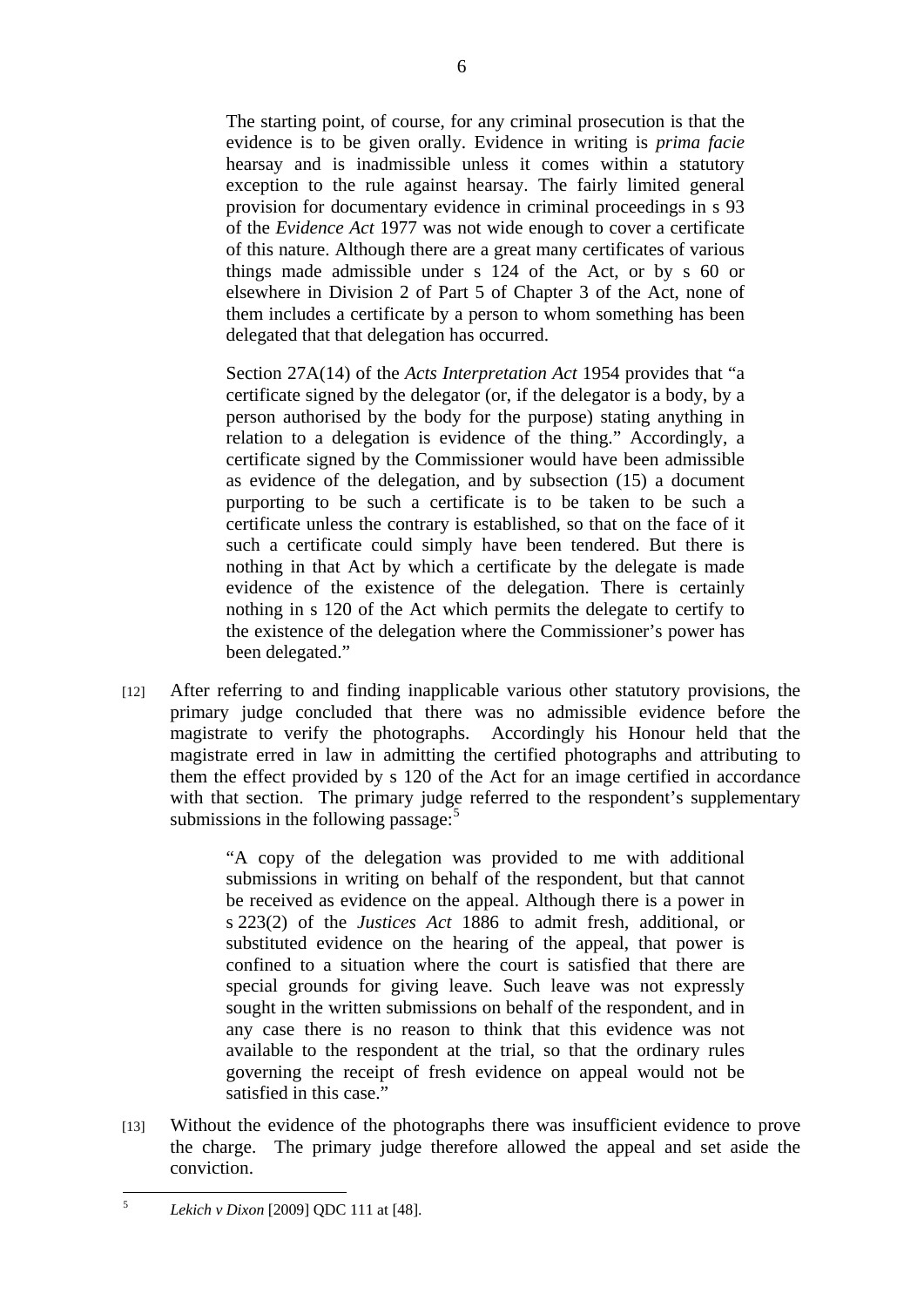## **The grounds of the proposed appeal to this Court**

- [14] The applicant did not argue that if the photographs were inadmissible the primary judge should nevertheless have dismissed the appeal on any of the following bases: the ground upon which Mrs LeKich succeeded was not in her notice of appeal to the District Court; she had not given any notice of an intention to challenge the photographs;<sup>[6](#page-6-0)</sup> there is no rule that subject only to statutory exceptions evidence must be given orally in criminal proceedings; Mrs LeKich did not object to the admission of the photographs so that once that evidence was admitted its weight was a matter for the magistrate to decide;<sup>[7](#page-6-1)</sup> whilst the magistrate was obliged to ensure that the trial was conducted fairly and in accordance with the law (including by excluding evidence tendered against an accused, especially an unrepresented accused which was not shown to be admissible $\delta$ ) it did not follow that the admission of inadmissible evidence justified setting aside the conviction; $\frac{9}{2}$  $\frac{9}{2}$  $\frac{9}{2}$  and where there was no suggestion that the applicant was not in fact the object of the necessary delegation there was no miscarriage of justice occasioned by the admission of the inadmissible photographs. None of those arguments was advanced at the hearing of the application in this Court, perhaps because the applicant considered that such fact specific points would not attract a grant of leave to appeal. I hasten to add that I do not express an opinion about the merits of those points. I mention them only to explain that they are not in issue in this application and to make the point that the result in the District Court would not necessarily follow in other cases in which similar certificates were admitted in the Magistrates Court without objection.
- [15] When the matter first came on for hearing in this Court the applicant foreshadowed a further argument, that this Court should admit further evidence to prove that the Commissioner had duly delegated the power of certification. Such an argument was developed in the applicant's outline filed on 4 December 2009. At the adjourned hearing the applicant abandoned that outline of argument.
- [16] The application proceeded on the applicant's amended application for leave to appeal filed on 3 December 2009. The grounds of the amended application are that the primary judge erred in holding that the photographs were inadmissible and in failing to apply the presumption of regularity to those photographs despite being invited to do so. The issues in the applicant's proposed appeal are confined to those contentions.

### **The contentious photographs and certificates**

[17] Before considering those contentions it is necessary to mention Mrs LeKich's contention that there was no acceptable evidence in this Court of the photographs or the certificates endorsed on them. Unfortunately the record does not include the photographic exhibits. Those exhibits were apparently mistakenly removed from the District Court file before the expiry of the appeal period. Possibly they were returned to the Queensland Police Service but a search has failed to find them. With the Court's leave the applicant supplemented the record with an affidavit of the police prosecutor, Ms Herrmann. She exhibited to her affidavit photographs that she swore were copies of the photographs exhibits 1 and 2, including the

 $\frac{1}{6}$  $\frac{6}{7}$  C.f. *TORUM*, s 118(4).

<span id="page-6-2"></span><span id="page-6-1"></span><span id="page-6-0"></span>See, for example,  $R v Cox$  [1986] 2 Qd R 55 per Thomas J at 64.

*MacPherson v The Queen* (1981) 147 CLR 512 per Gibbs CJ and Wilson J at 523.

<span id="page-6-3"></span>C.f. *R v Soma* (2003) 212 CLR 299 at 303-305, [11]-[15], and 312-313, [41]-[44].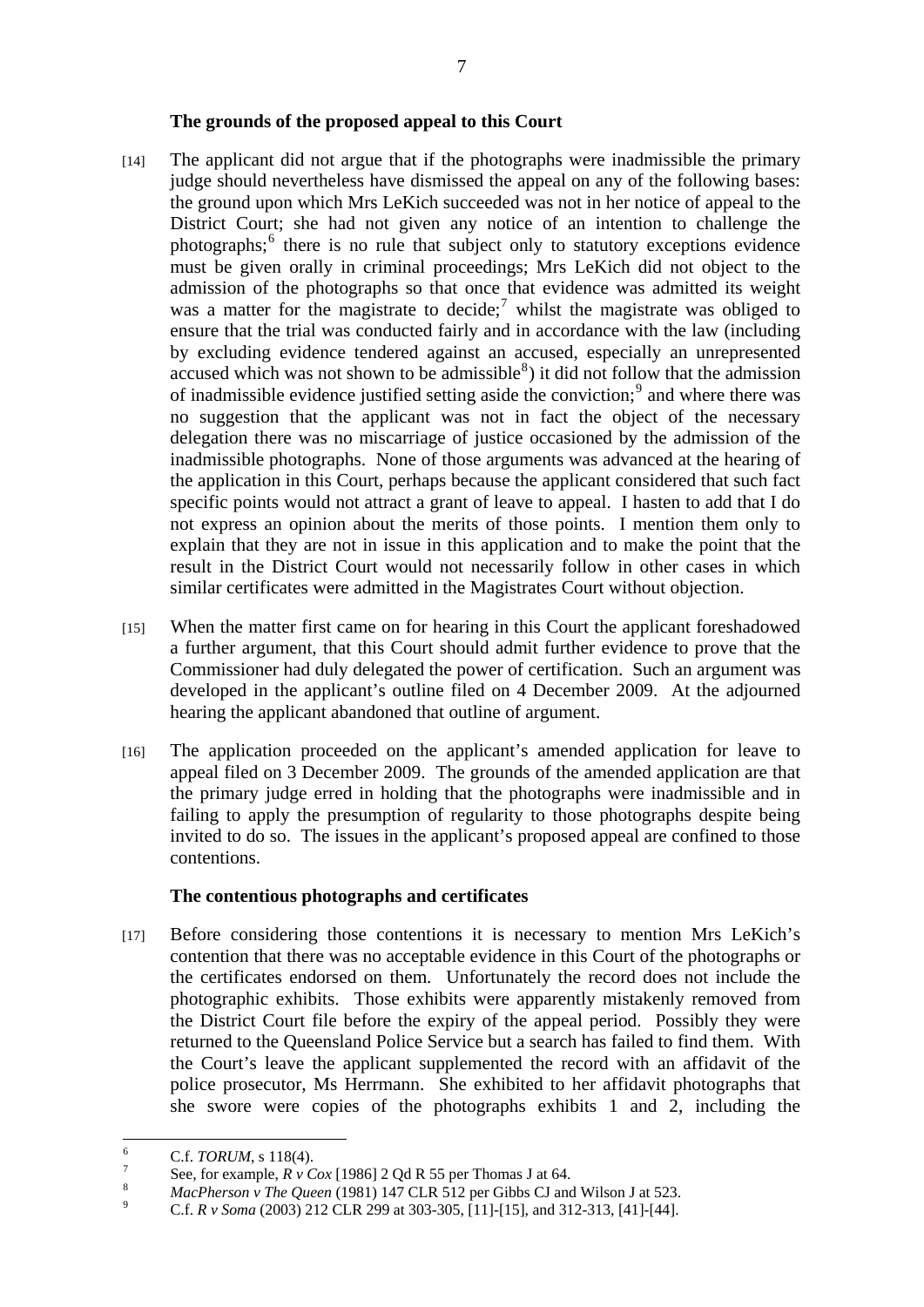endorsements showing the details of the offence. She explained that she had printed those photographs from the original negatives, which remained intact. She also verified the accuracy of the text of the certificates exhibited to her affidavit. Her evidence was in every respect consistent with the transcript of the proceedings in the Magistrates Court and the District Court, in which exhibits 1 and 2 were described in detail. Mr LeKich told the Court that he held a photograph in which the image and endorsements differed from those exhibited by Ms Herrmann. Ms Herrmann explained that this other photograph was one taken a very short time apart from the photographs exhibits 1 and 2. It has no enduring relevance. Mr LeKich's cross examination of Ms Herrmann was ineffective. I accept her evidence and that each of the photographs exhibits 1 and 2 bore the following certificate:

> "QUEENSLAND POLICE SERVICE Certificate of Photograph Taken by an Approved Photographic Detection Device

Division 2 (Photographic Detection Devices) of Part 7 (Detection Devices) of the Transport Operations (Road Use Management) Act 1995 120(2)

I, **JEFFREY A DIXON**, occupy the office of Senior Sergeant*,* Traffic Camera Office. I am an authorised delegate of the Commissioner of the Police Service, under Section 4.10 of the *Police Service Administration Act 1990.* 

I certify that-

- Gatso Speed Camera bearing serial number 2982 was a photographic detection device as defined under Section 113 of the Transport Operations (Road Use Management) Act 1995, and
- \* at **21:43** on **14/03/2008** the photographic detection device was used upon **Bruce Highway, Burpengary** being location code **580001**, and
- \* this photograph was properly taken by the photographic detection device.

## **JEFFREY A DIXON** Date

# **\_\_\_\_\_\_\_\_\_\_\_\_\_\_\_\_\_\_ 21 July 2008**

Acting Senior Sergeant Traffic Camera Office *(A duly authorised delegate of the Commissioner of the Queensland Police Service, under Section 4. 10 of the Police Service Administration Act 1990)*"

- [18] The applicant's senior counsel accepted that the applicant's assertions in the certificate that he was a duly authorised delegate of the Commissioner were not admissible.
- [19] I turn now to discuss the arguments which the applicant advanced under the two grounds of the proposed appeal.

### **The presumption of regularity**

[20] The presumption of regularity has been described as "a rule of very general application, that where an act is done which can be done legally only after the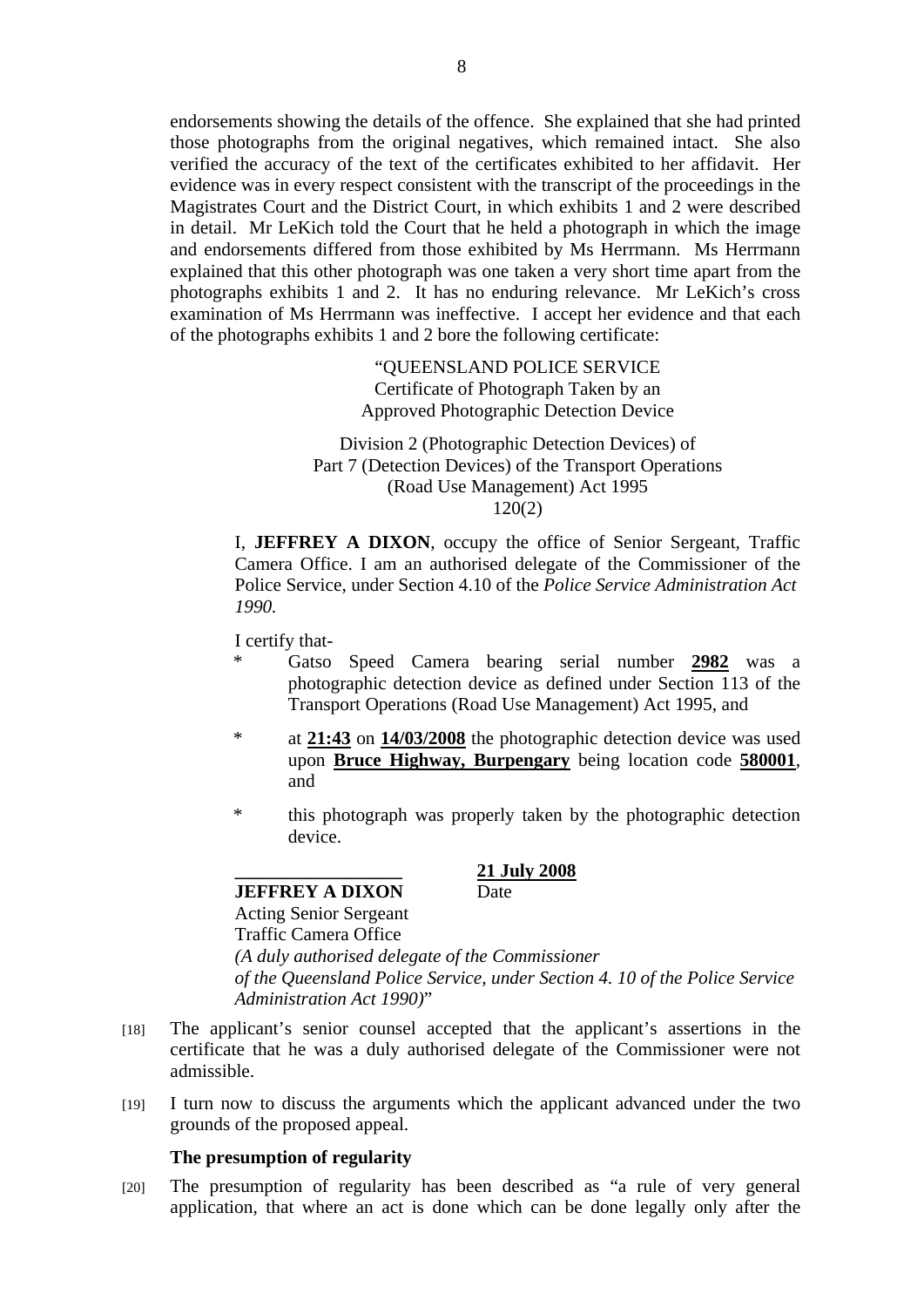performance of some prior act, proof of the later carries with it a presumption of the due performance of the prior act."  $^{10}$  The applicant argued that the primary judge erred in failing to apply the presumption of regularity in relation to the photographic exhibits despite having been invited to do so.

- [21] The applicant did not ask the magistrate to apply the presumption of regularity and I cannot accept the applicant's contention that he invited the District Court to apply that presumption. Section 10.12(4) of the *Police Service Administration Act* 1990 (Qld) provides that if a person "intends to question the power of an officer to act under a delegation given under this Act" in a proceeding the person must give the Commissioner at least seven days' notice. The applicant's supplementary submissions in the District Court referred to that section and submitted that there was "a rebuttable presumption" that the applicant's signature on the certificate in the form specified by s 120(2) of *TORUM* "is the signature of the delegate which may be proven if challenged in the prescribed way." The argument seemed to be that a rebuttable presumption arose by implication from the respondent's omission to give notice under s 10.12(4) of the *Police Service Administration Act* 1990 (Qld). The submission did not mention the presumption of regularity or cite any authority on that topic.
- [22] The primary judge rejected the applicant's argument in the following passage of his Honour's reasons: $^{11}$  $^{11}$  $^{11}$

"I accept that no notice under that subsection had been given by the appellant, and in those circumstances the appellant may well not have been entitled to question the power of the respondent to act under any delegation. But that is not an answer to the difficulty that confronts the respondent; the respondent sought to tender a certificate by him under s 120 of the Act. In order to make that certificate admissible under that provision, it was necessary for the respondent to prove the existence of the delegation, and to do so by admissible evidence. If the certificate itself was not admissible evidence of that fact, and there was no other admissible evidence of that fact, the respondent failed to prove that the document certified by him was effective as a certificate under s 120 of the Act. Accordingly, the photograph and certificate lacked the evidentiary effect given to it by that provision.

This does not involve any questioning of the effect of the delegation by the appellant; it is simply a matter of the respondent failing to prove his case. Relevantly the effect of subsection  $10.12(4)$  is that, if there had been some evidence of the existence of a delegation, and the appellant wished to challenge its existence or scope, notice under this subsection was required. But a failure to give such notice did not excuse the respondent from the need to prove the fact of the delegation by admissible evidence."

[23] I did not understand the applicant to challenge that reasoning. Rather, in this Court the applicant cited authorities for the different proposition that in the absence of evidence which indicated that the Commissioner had not made the delegation upon which the applicant purported to act in certifying the photographic exhibits, the presumption of regularity justified the inference that the applicant was the object of

 $10<sup>10</sup>$ 10 *Knox County v Ninth National Bank* (1893) 147 US 91 per Brewer J at 97, quoted by Griffith CJ in *McLean Bros & Rigg Ltd v Grice* (1906) 4 CLR 835 at 850.<br><sup>11</sup> *Lekich v Dixon* [2009] QDC 111 at [43] - [44].

<span id="page-8-0"></span>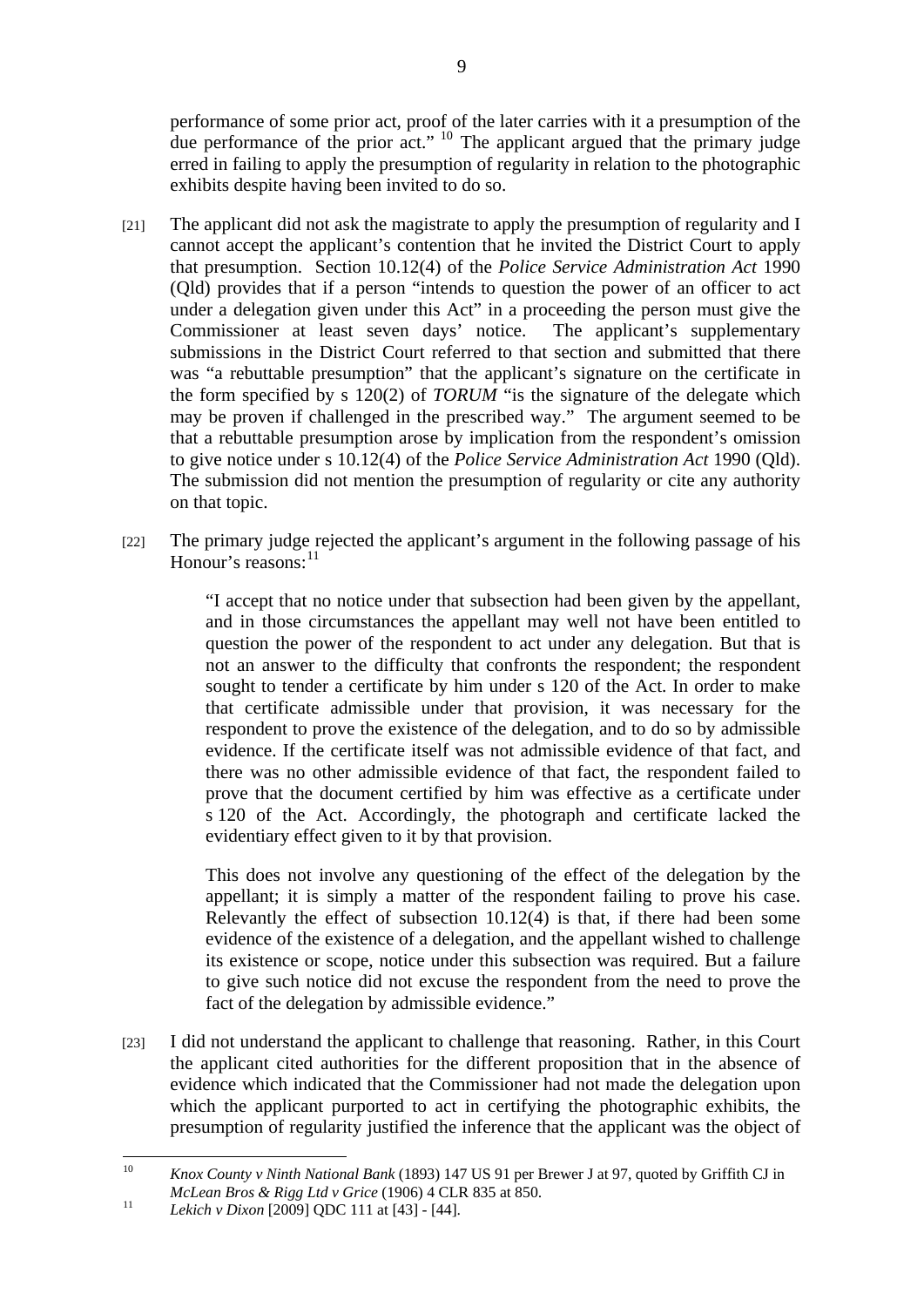a valid delegation. That argument was not advanced in the District Court and it is therefore unsurprising that the primary judge did not consider it. That bears upon the question whether this Court should grant the applicant leave to appeal on this ground. I will return to that question after I have considered the merits of the proposed appeal.

- [24] It is clear that the presumption of regularity may be applied in an appropriate case to justify an inference that an official was the object of a delegation which the official purportedly exercised. In *Minister for Natural Resources v NSW Aboriginal Land Council*,<sup>[12](#page-9-0)</sup> the New South Wales Court of Appeal applied the presumption in holding that a Minister had delegated to the Secretary for the Western Lands Commission the power to grant a permissive occupancy of Crown land where the Secretary had purported to exercise such delegated power.
- [25] The question is whether a presumption of that character has any application in this case. The applicant cited a number of decisions<sup>[13](#page-9-1)</sup> for the proposition that the presumption is capable of application in criminal cases with some qualifications,  $14$ which the applicant argued did not apply here. In *Pertl v Kahl*<sup>[15](#page-9-3)</sup> it was held that the presumption of regularity justified the inference that the Commissioner had delegated to the Deputy Commissioner of Taxation the power purportedly exercised by the Deputy Commissioner to require the appellant to furnish an income tax return. Walter J held that in the absence of any evidence to rebut the presumption, the appellant was rightly convicted of the offence of failing to lodge the required return.[16](#page-9-4) I note that in *Page v South Australia*[17](#page-9-5) Bleby J applied *Pertl v Kahl* in presuming the validity of administrative orders concerning prison discipline apparently made under a delegated power. In *Yamasa Seafood Australia Pty Ltd v Watkins*, Eames J discussed the similar presumption that a person acting in a public office is evidence that the person was duly appointed to that office.<sup>[18](#page-9-6)</sup> His Honour held that the presumption could be applied in relation to proof of an authority to prosecute to overcome the absence of an instrument of delegation "where the power of delegation existed and appeared to have been exercised, as was the case here". [19](#page-9-7)
- [26] The applicant referred also to other cases, but in none of the cited cases was the presumption applied to permit a party to take advantage of a statutory provision facilitating the admission of evidence in legal proceedings where that party had omitted to prove a fact the proof of which was necessary under the statute to render the evidence admissible. The consequences of a delegation by the Commissioner are by no means insignificant. It arms a police officer with power to provide *prima facie* proof of an offence merely by signing a certificate which s 120(2) of *TORUM* otherwise requires to be signed by the Commissioner. It does not seem unduly pedantic to insist upon proof of such a delegation where, as the primary judge

<span id="page-9-7"></span>[2000] VSC 156 at [98].

<span id="page-9-1"></span><span id="page-9-0"></span> $12$ <sup>12</sup> (1987) 9 NSWLR 154 per Kirby P at 157, McHugh JA at 164-165 and Clarke AJA at 169-170.

<sup>13</sup> *Yamasa Seafood Australia Pty Ltd v Watkins* [2000] VSC 156; *Impagnatiello v Campbell* (2003) 6 VR 416; *Commonwealth v Anti-Discrimination Tribunal (Tasmania)* (2008) 169 FCR 85; *Pertl v* 

<span id="page-9-2"></span>*Kahl* (1976) 13 SASR 433.<br><sup>14</sup> See *Dillon v The Queen* [1982] AC 484 at 487; *Day v The Queen* (1984) 153 CLR 475 per Gibbs CJ, Mason, Wilson and Dawson JJ at 485 and Brennan J (dissenting) at 489; and *Impagnatiello v Campbell* (2003) 6 VR 416 per Callaway JA at 417, [1], and Eames JA at 423, [17], 426, [27]-[28].<br>
(1976) 13 SASR 433.<br>
(1976) 13 SASR 433.

<span id="page-9-3"></span>

<span id="page-9-4"></span> $^{16}$  (1976) 13 SASR 433 at 436-437.

<span id="page-9-5"></span> $^{17}$  (1997) 95 A Crim R 25 at 28.

<span id="page-9-6"></span><sup>&</sup>lt;sup>18</sup> [2000] VSC 156 at [95] - [101]; and see *Cassell v The Queen* (2000) 201 CLR 189 at 193, [17].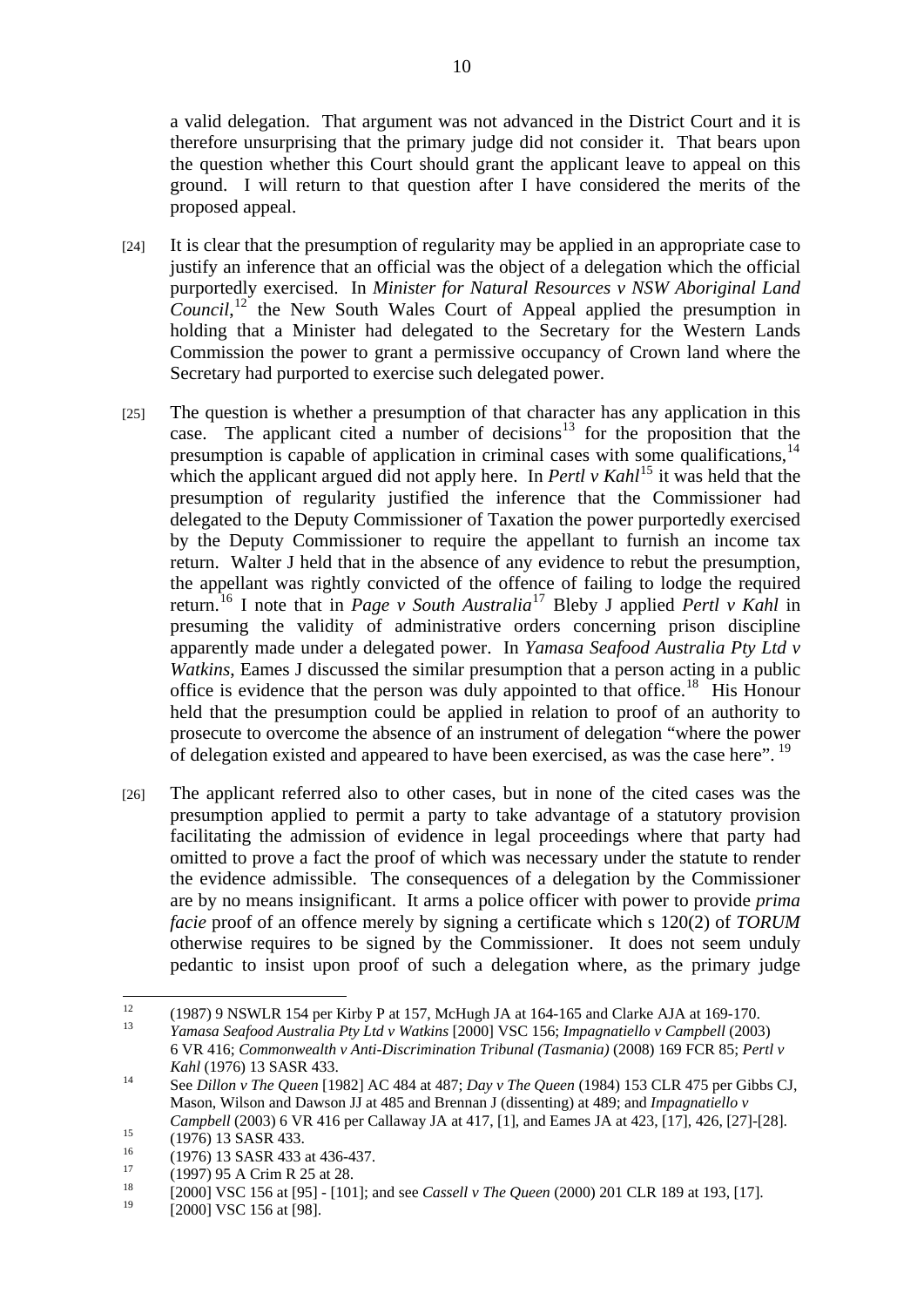explained, the applicant could have taken advantage of the simple mode of proof which the legislature has provided in the *Acts Interpretation Act* 1954 (Qld). Subsection 27A(13) of that Act provides that writing purporting to be a delegation is evidence of the delegation. Pursuant to ss  $27A(14)$  and  $(15)$  a certificate signed by the delegator is evidence of anything stated in the certificate in relation to the delegation and a document purporting to be such a certificate is taken to be one unless the contrary is established. Section 59(c) of *TORUM* provides that a signature purporting to be the signature of the Commissioner is evidence that it was that signature. Accordingly, the applicant could have proved the delegation simply by tendering a certificate purporting to be signed by the Commissioner. The applicant omitted to do so. In the absence of any admissible evidence that there was such a delegation, the photographs were inadmissible.

[27] As I earlier indicated, the applicant did not pursue arguments based upon Mrs LeKich's failure to object to the tender of the photographs, but confined his proposed appeal on this ground to contentions that the photographs were rendered admissible by application of the presumption of regularity. The only case cited for the applicant that concerned a similar situation is against his argument. *Huth v Petersen*, *ex parte Petersen*<sup>[20](#page-10-0)</sup> concerned the proof of an offence under the *Traffic Act* 1949-1974 (Qld) of being in charge of a motor vehicle with a blood alcohol concentration above a specified percentage. The Full Court held that a certificate by a police officer stating he was an authorised member of the police force was not evidence of that fact and the presumption of regularity did not apply. Kneipp J, with whose reasons Stable and Douglas JJ agreed, explained: $^{21}$  $^{21}$  $^{21}$ 

> "The legislation on the subject constitutes an elaborate code, both as to substantive matters and as to evidentiary matters. A great deal of care has been taken to facilitate proof by the prosecution. The consequences of a conviction can be serious. If there is any lack of proof of matters of which proof is simple, if they can be proved, I do not think it would be right to allow reliance on a presumption which was no doubt originally designed to overcome difficulties as to proof."

[28] The relevant provisions were summarised in the following passage:  $^{22}$  $^{22}$  $^{22}$ 

"Those of the foregoing provisions which relate to evidentiary matters are plainly designed to facilitate proof that a person is an authorized member of the police force, and of the result of a test performed by him, in two different sets of circumstances. If he is called as a witness, his mere statement that he is authorized is sufficient evidence of that fact (reg. 179), and he is able to give verbal evidence of the result of the test, as is contemplated by s  $16(15)(e)(i)$ . If it is not desired to call him as a witness, his authorization may be proved by the tendering of a certificate signed by the Commissioner pursuant to subs  $8(e)(iii)$  (proof of the appointment of the Commissioner is not necessary:  $s \frac{49(1)(a)}{s}$ ; and the result of his test may be proved by a certificate given under s  $16A(15)(a)$  and made admissible by s  $16A(15)(e)(i)$ ."

<span id="page-10-0"></span> $20$  $\frac{20}{21}$  [1975] Qd R 340.

<span id="page-10-1"></span><sup>&</sup>lt;sup>21</sup> [1975] Qd R 340 at 343-344.

<span id="page-10-2"></span><sup>[1975]</sup> Qd R 340 at 342.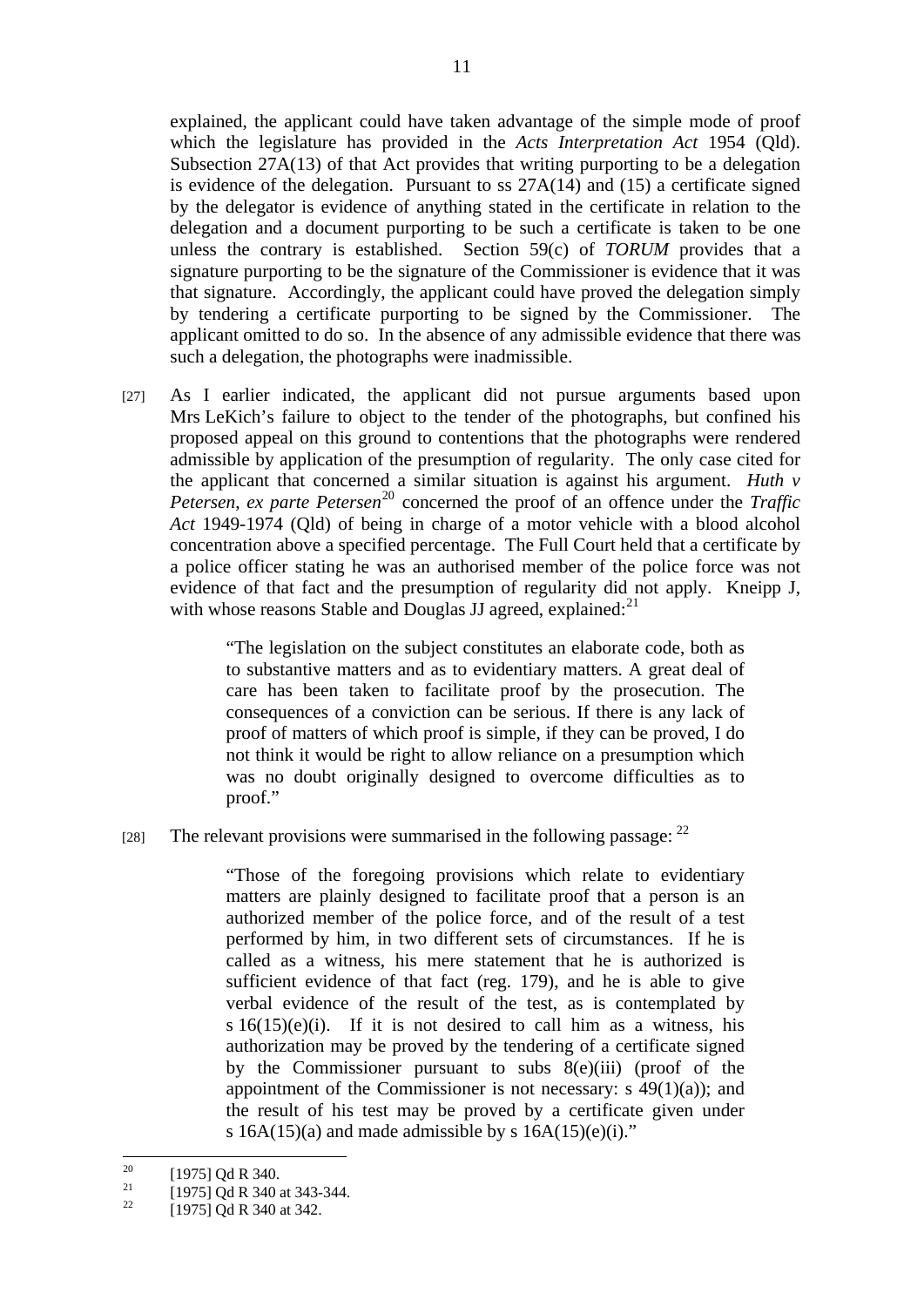- [29] The applicant argued that *Huth v Petersen*, *ex parte Petersen* should be distinguished on the ground that *TORUM* and the *Police Service Administration Act* (Qld) do not constitute an "elaborate code" in relation to speeding offences. That is not a valid point of distinction. True it is that those Acts say nothing about how a delegation can be proved, but unambiguous provisions on that topic are contained in the *Acts Interpretation Act* 1954 (Qld). Those provisions were designed to facilitate the necessary proof in a variety of legal proceedings, including proceedings for traffic offences. The statutory mode of proof is perfectly straightforward. The effect of the relevant provisions is that if specified requirements are satisfied the applicant is relieved of the necessity of calling a witness to prove that the Commissioner had delegated the relevant power. Those provisions constitute a code on that topic, non-compliance with which merely left the applicant in the position of having to prove the delegation in the ordinary way.
- [30] This case should be distinguished from those in which the presumption was applied to conduct by a non-party outside the litigious process. The issue is whether it should be presumed that a complainant was authorised to certify a document so as to render it admissible in evidence to prove an offence by the defendant. It would be inimical to the imperative that justice be done and be seen to be done for a court simply to presume that the complainant possessed the requisite authority, particularly where the complainant omitted to take advantage of a statutory provision which facilitated proof of the authority. In this case as in *Huth v Petersen*, *ex parte Petersen* there is no warrant for overlooking the requirements of the statutory short-cut for proof by invoking a presumption which was instead designed to overcome difficulties in proof.
- [31] For these reasons I would reject the applicant's argument that the photographs were rendered admissible in evidence by the presumption of regularity.

### **Section 27A(3D) of the** *Acts Interpretation Act* **1954 (Qld)**

- [32] The applicant's senior counsel also argued that s 27A(3D) of the *Acts Interpretation Act* 1954 (Qld) rendered admissible the applicant's statement in the certificate that he was an authorised delegate of the Commissioner. Subsections 27A(3C), (3D), (6), and (7) of that Act presently provide:
	- "(3C) Laws apply to the delegate, and to other persons in relationship to the delegate, in the performance of the delegated function or in the exercise of a delegated power as if the delegate were the delegator.
	- (3D) Anything done by or in relation to the delegate in relation to the delegation is taken to have been done by or in relation to the delegator.

*Example –* 

 Under an Act an evidentiary certificate purporting to be signed by an office holder is evidence of the content in any proceeding (the *facilitation provision*). The Act confers a general power of delegation on the office holder. The office holder uses the power to delegate the function of issuing the certificate to someone else. Under subsections  $(3C)$  and  $(3D)$  (and  $(6)$  and  $(7)$ ), the facilitation provision is taken to provide for the certificate purporting to be signed by the delegate as having been signed by the delegator.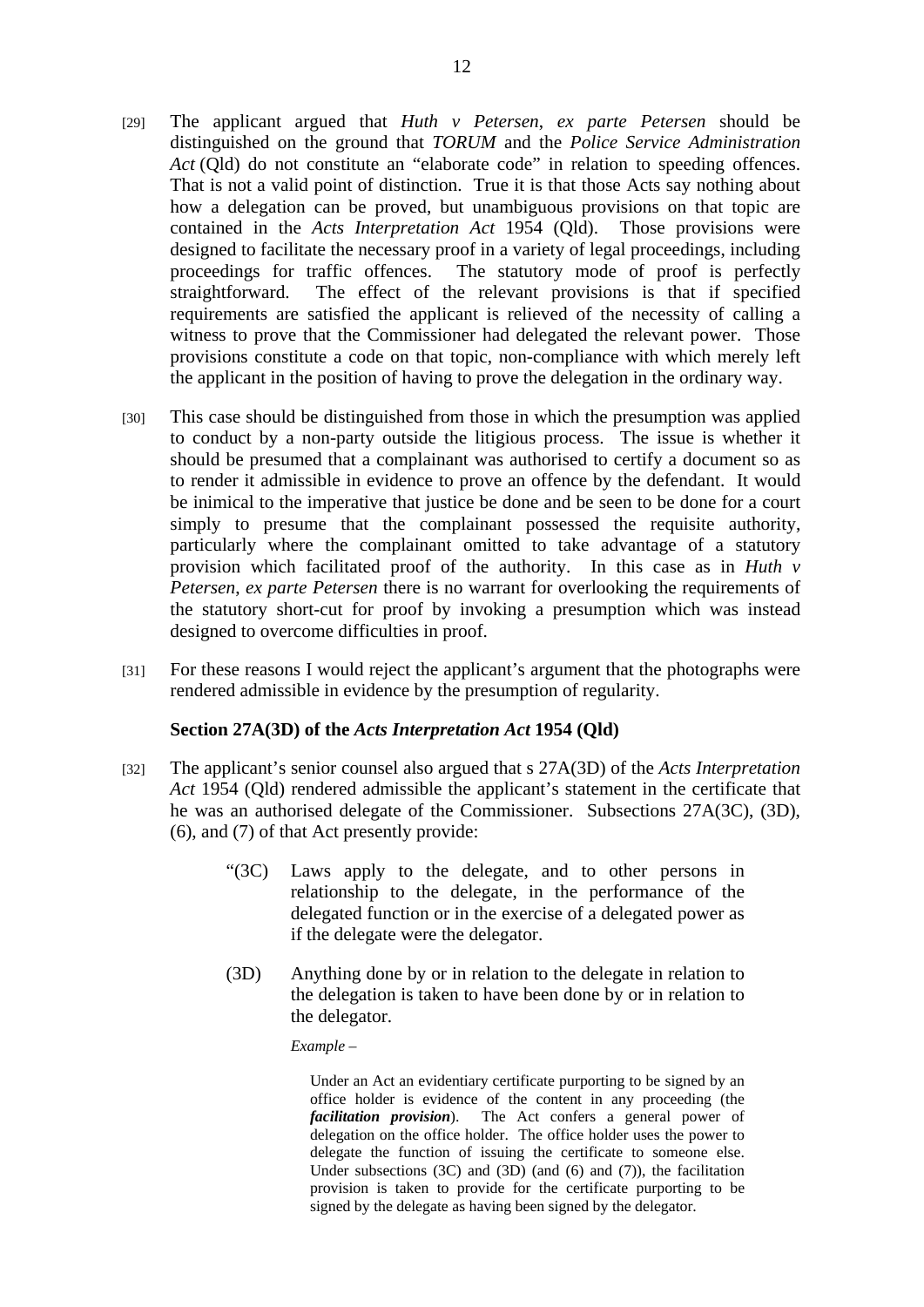- (6) A delegated function or power that purports to have been performed or exercised by the delegate is taken to have been properly performed or exercised by the delegate unless the contrary is proved.
- (7) A delegated function or power that is properly performed or exercised by the delegate is taken to have been performed or exercised by the delegator."
- [33] The example given under s  $27A(3D)$  was not in the Act when the trial was held,<sup>[23](#page-12-0)</sup> but otherwise s 27A was in the same form. The applicant's senior counsel argued that the example nevertheless reflected the proper construction of s 27A(3D).
- [34] The applicant did not put this argument in the District Court so that it, like the applicant's other argument, was not dealt with in the primary judge's reasons. This argument was not specifically mentioned in the draft notice of appeal and it was not advanced in the applicant's outline of argument. It was advanced for the first time in oral submissions at the hearing of the application. Unsurprisingly Mrs LeKich was in no position to respond to it.
- [35] No authority was cited on this point. It depends upon the proper construction of the statutory provisions. Assuming, without deciding, that it is legitimate to rely upon an example in a section to elucidate the meaning of the section before the example was added by amendment, I would nevertheless reject the applicant's argument. Subsections 27A(3C), (3D), (6), and (7) all apply in relation to "the delegate". They do not dispense with the necessity of proving that there is a delegation. Similarly, the example in s 27A(3D) postulates that the office holder (in this case, the Commissioner), "uses the power to delegate the function of issuing the certificate to someone else." The effect of that subsection appears to be that an act done by a person who is in fact a delegate is deemed to have the same statutory consequence as if the act had been done by the delegator. For example, if the applicant was in fact a delegate of the Commissioner, a certificate by the applicant would take effect under s 120(2) of *TORUM* as if it were a certificate by the Commissioner. But that fact must be proved.
- [36] By ss 27A(13), (14) and (15) of the *Acts Interpretation Act* 1954 (Qld) the legislature has facilitated proof of a delegation by unambiguous language which renders a certificate by a delegator admissible in evidence. If the legislature had intended to produce the rather more surprising result, that a person who claimed to be the object of a delegation could prove that fact merely by certifying that it was so, one would expect to see clear statutory words to that effect. I do not accept that s 27A(3D) provides such a rule.

# **Disposition and order**

…

[37] An acting inspector of police, Mr Embelton, swore an affidavit in which he deposed that on the basis of his knowledge and statistical information which had been provided to him by others, photographs from detection devices were routinely used in the prosecution of speeding offences, and such prosecutions were common and in large number. An exhibited spreadsheet which was said to summarise the number

<span id="page-12-0"></span> $2<sup>2</sup>$ See Reprint No. 14E.